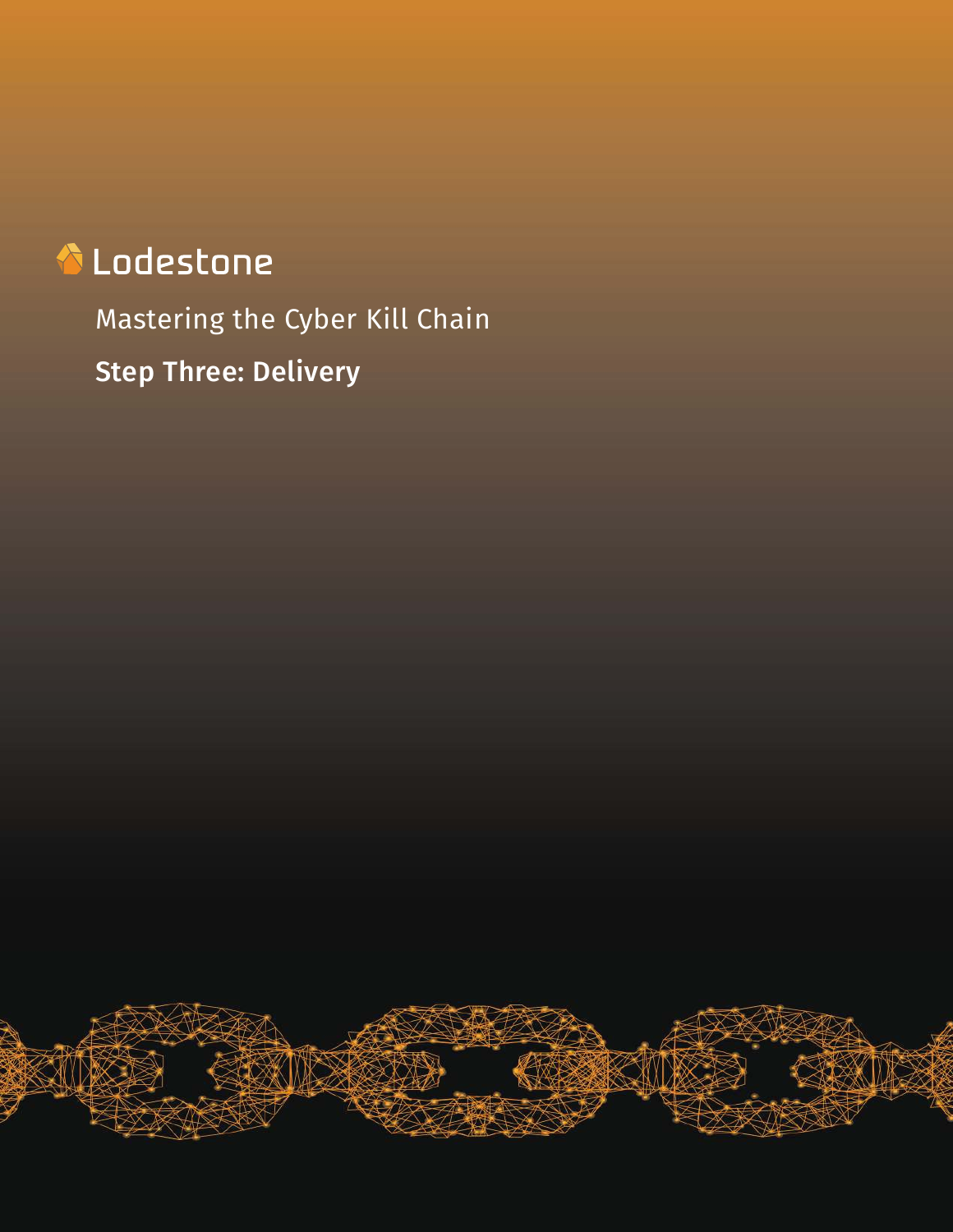Mastering the Cyber Kill Chain, Delivery



# **STEP THREE: DELIVERY**

Signed, sealed, delivered – you're theirs. It's a much less romantic notion than the original line from Stevie Wonder's classic, but an increasingly common occurrence in an increasingly computer-driven world. Attackers craft weapons to send to unsuspecting victims, setting the stage to launch cyberattacks that can cripple critical infrastructure, compromise sensitive data, and generally wreak havoc.

Delivery is the third step in Lockheed Martin's Cyber Kill Chain®, a framework that outlines the common steps attackers take during a security event or incident. In the first two steps, Reconnaissance and Weaponization, information about a potential victim or group of victims is collected and used to develop tools that can exploit weaknesses in their environments.

While cyberattacks can be anything from painstakingly planned to pure opportunism, each begins with an attempt to place malicious tools or files within the boundaries of a target's environment. Delivery may be closely controlled via an attempt to place malware on a vulnerable web server, for example, or released as a phishing email or decoy website that works to trick any user that happens to visit into downloading malware under the guise of a benign tool.

#### **WHAT'S IN THE BOX?**

Attackers have two primary options for the execution of the Delivery phase: hacking people or hacking computers. Even with security awareness training and an understanding of cyberattacks, a single instance of human error can be the weak link that breaks the chain of an otherwise strong security posture. Computers, however, provide more flexibility in what time of day a delivery attempt can occur, and aren't influenced by fickle emotional factors like bad mornings or late nights that could render them uncooperative.

Each entry in this series, Mastering the Kill Chain — Step One: Reconnaissance, has explored the effect of a different step in the Cyber Kill Chain® on three hypothetical businesses of various sizes: The Second Breakfast, a small brunch spot that relies little on technology; Fhloston Paradise, a spa retreat for the rich and famous with a handful of locations; and Cash Williams, a retail giant that sells outdoor goods, including chainsaws, through a complex infrastructure.

The small business example, The Second Breakfast, has a limited attack surface but few resources to designate for security. As a result, an attacker performing the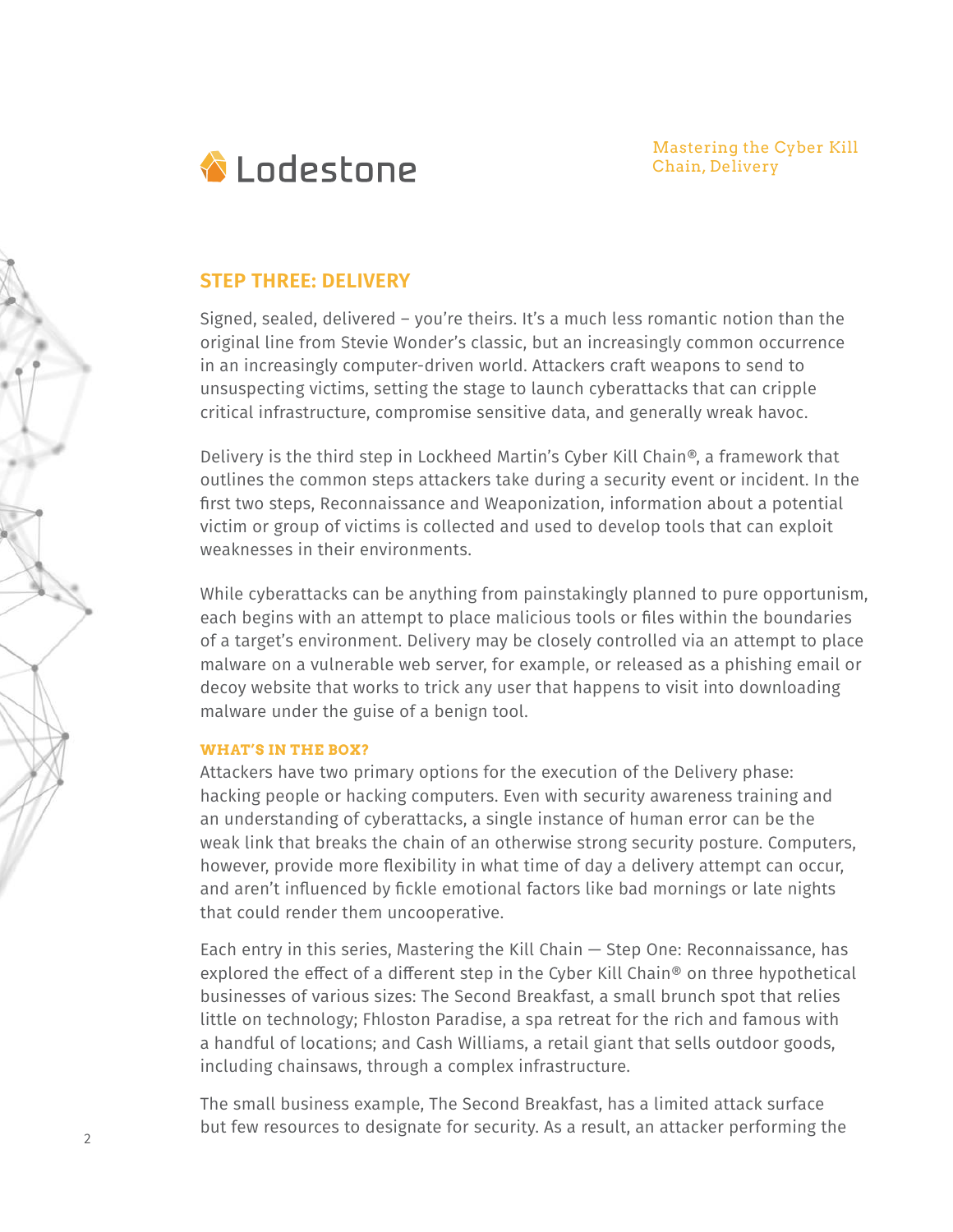

Reconnaissance step was able to identify a handful of unpatched, outward-facing systems. During the Weaponization phase, the attacker obtained an exploit for known vulnerabilities in these unpatched systems that could force them to join a botnet, or group of external-facing devices used to perform denial-of-service attacks, steal credentials, or send spam without the knowledge of the legitimate owners of the devices involved.

Fhloston Paradise, a medium-sized business, takes additional measures to protect the confidentiality of its high-profile clients. However, an attacker exploring the company website during Reconnaissance was able to identify a "Contact Us" page that included a form with a scripting error. As part of the Weaponization phase, the attacker customized a widely available malicious script to exploit this error and drop a ransomware package into the environment.

The largest example, Cash Williams, has been gaining a lot of media attention with its growing success. As a result, an attacker performing Reconnaissance was able to easily locate information such as the company's partnerships with other vendors and details about employees and executives through their social media profiles. The attacker has planned to Weaponize this information by using it to perform a phishing campaign with the intent to trick employees into downloading malicious files directly into the company's environment.

# **SENT TO SECOND BREAKFAST**

Even if there appears to be little of value to steal from a small business like The Second Breakfast at a glance, these companies are not exempt from becoming targets of a cyberattack. Attackers often understand that security resources for businesses of that size are limited, and that their systems may be useful as part of a larger-scale attack or a chance opportunity for an inexperienced attacker to hone their skills. External-facing resources can be effectively taken over by attackers and used as part of a botnet to perform denial of service attacks, mine virtual currency, or other similarly malicious activity as part of a group of other compromised networks.

In previous steps, attacker was able to use reconnaissance to identify Internet-facing unpatched systems The Second Breakfast manages, and weaponized this knowledge by obtaining code for a botnet that could be placed in a victim's environment. In

3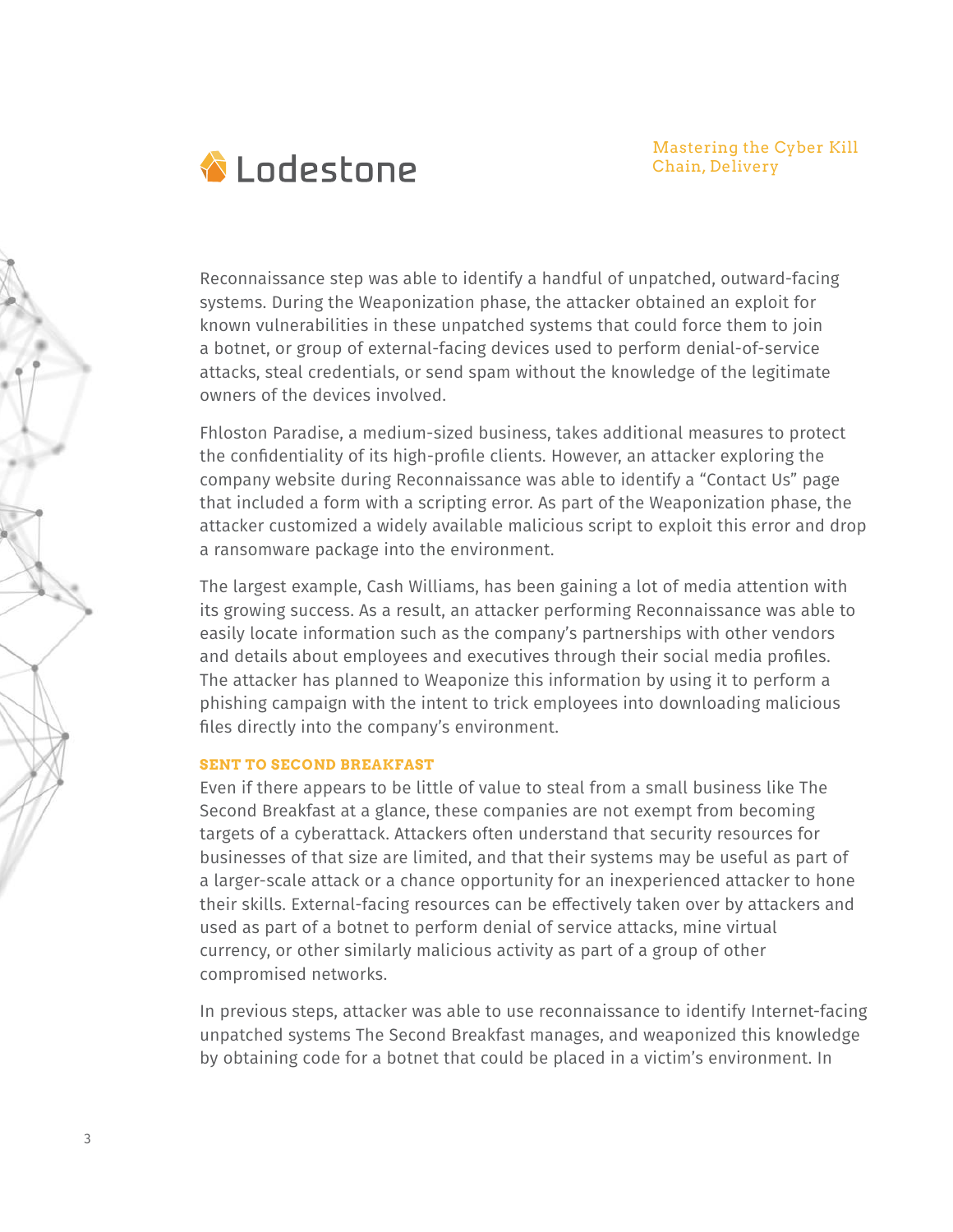

the Delivery phase, the attacker puts these plans into action, attempting to delivery malware by exploiting known vulnerabilities in systems with outdated tools or software. Their success results in the installation of malware on all of The Second Breakfast's external systems that, for now, lies dormant. The malware has been configured to await instructions from an attacker command-and-control (C2) server and activate itself when prompted.

### **A PACKAGE FOR FHLOSTON PARADISE**

A business like Fhloston Paradise that has significant amounts of private information about its clients may find itself an especially desirable target for ransomware and blackmail campaigns. As a rumored rehabilitation facility that serves wealthy customers and celebrities, Fhloston Paradise would be in deep trouble should the names of its customers be released.

An attacker that has observed scripting error in the company's website during reconnaissance may see a prime opportunity to access valuable information and extort money from the victim to prevent its public release. During the Weaponization phase, they customized the code for a widely known cross-site scripting attack such that the malware could inject malicious code into the Fhloston Paradise environment through its website. When triggered, this malware will operate as ransomware and perform activities such as accessing and exfiltrating information, establishing persistence in the environment, and encrypting critical data on the system in an effort to force the company to pay a ransom and meet the attackers' demands.

#### **CALLING CASH WILLIAMS**

A large company like Cash Williams may have a strong security setup that includes monitoring and automated responses but is still particularly vulnerable if its personnel do not possess an awareness of potential events, attacks, or other security issues.

An attacker planning to use a phishing campaign to steal money from Cash Williams obtained a list of employees in finance-related departments as part of its reconnaissance. During weaponization, the attacker prepared a script to follow during conversations with employees and malware to provide persistence in the environment once an employee has downloaded the malware.

To deliver this malware, the attacker uses their script and calls various employees at the company, insisting that they are an IT representative or another trusted

4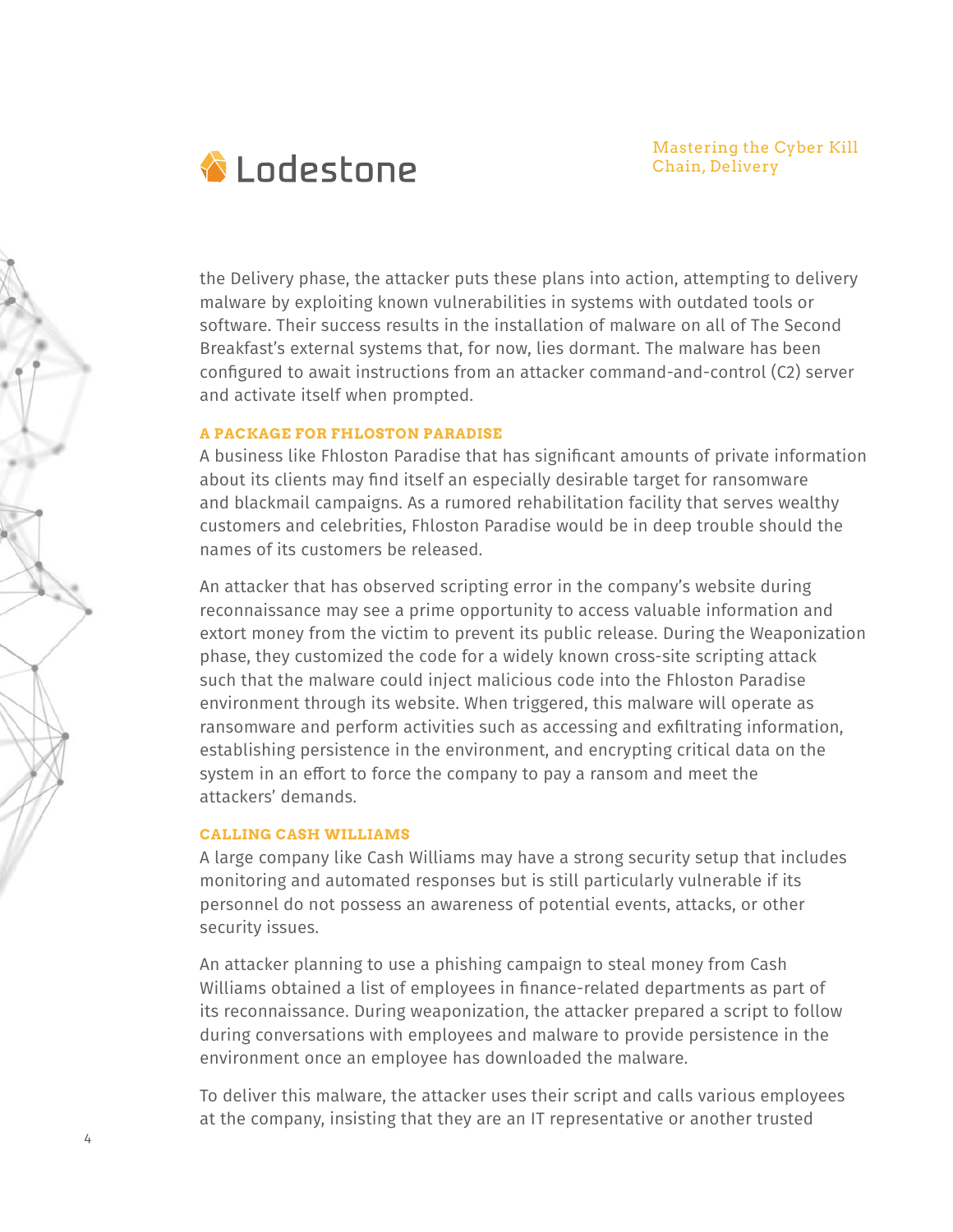

individual that needs assistance. By playing off the good will and inexperience of others, attackers may convince them to install malware that provides persistence onto their systems and set the stage for their next step.

## **DELIVERY DENIED**

Delivery represents the first phase in the Cyber Kill Chain® where a cyberattack is put into action. As a result, companies have an opportunity to directly defend against it by observing attacker behavior within their own environments. This can reveal critical information such as the attackers intent, what information they appear to have, what the goal of their attack appears to be, and indicators such as Internet Protocol (IP) addresses that can be used to attribute activity to the attacker. A company's ability to block an attack at this preliminary stage is a strong indicator of effectiveness in a security plan, says Jeff Bowie, a Consultant in Lodestone's proactive Security Consulting group. "It's all about awareness and preparedness."

Bowie used his first computer at only 8 years old, kicking off a life-long interest in physical and computer security. His focus as a consultant is penetration testing and scanning, both key factors in the assessment of client preparedness to face off with potential attackers in the wild. Every environment is unique, like a fingerprint, according to Bowie. Identifying and addressing weaknesses regularly can help clients keep their environments healthy and strong, similar to a person getting regular check-ups at a doctor's office.

Bowie states that having multiple layers of security is critical to blocking a cyberattack during the Delivery phase, and includes preparation such as:

- $\triangleright$  Security awareness training.
- $\triangleright$  Systems and firewalls with up to date and custom settings to best suit the needs of the company.
- $\triangleright$  Endpoint detection monitoring and response, as well as other similar solutions that are reviewed by dedicated personnel in near-real time.
- ▶ Regular testing of processes, backups, and emergency response plans.

In the hypothetical scenarios described above, patching and penetration testing could have helped The Second Breakfast and Fhloston Paradise detect and resolve the outdated systems and website misconfigurations that made delivery possible for their attackers. In addition, regular phishing tests could have helped promote awareness of social engineering within Cash Williams, making personnel more prepared to combat attackers' first attempts at delivery.